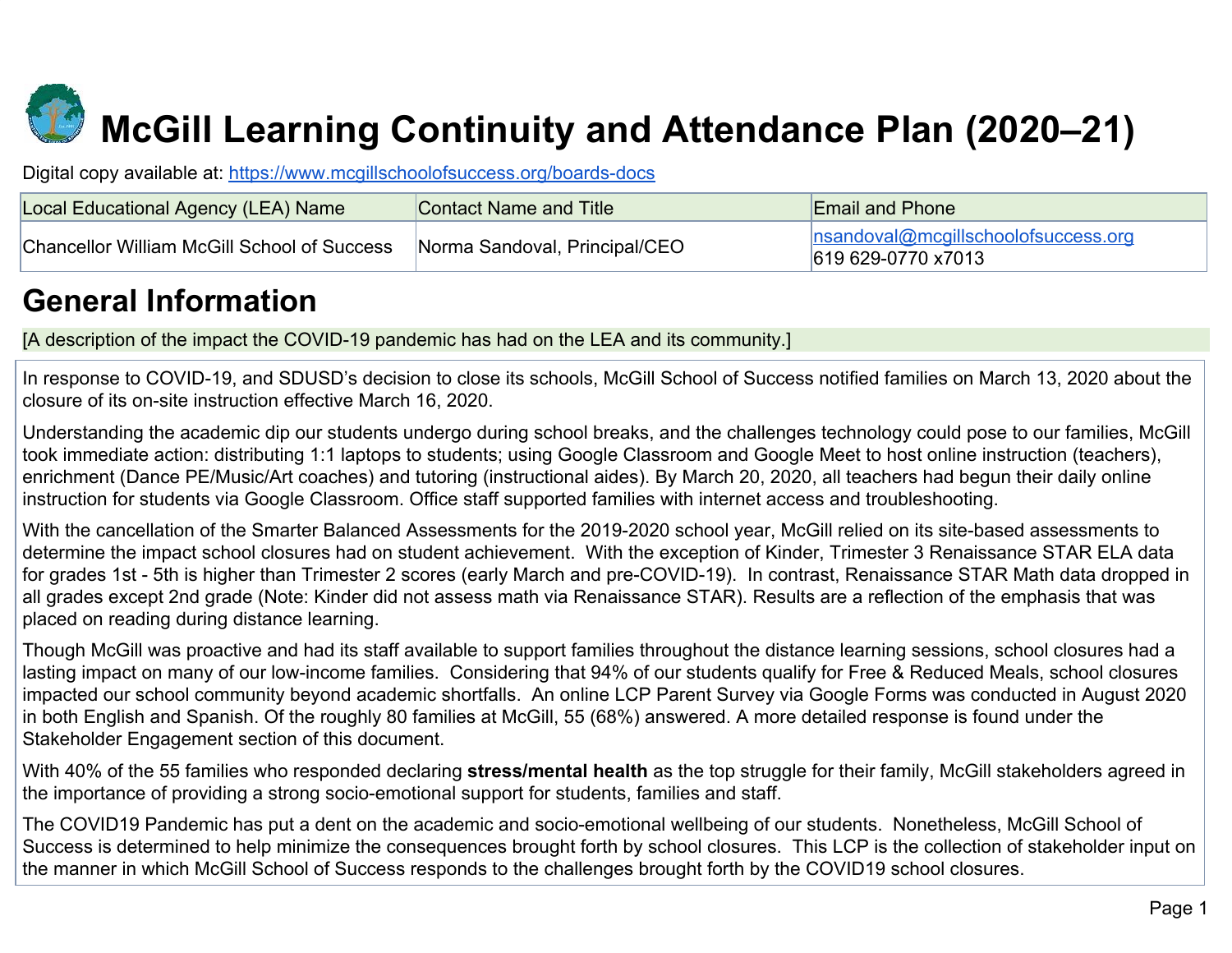# **Stakeholder Engagement**

[A description of the efforts made to solicit stakeholder feedback.]

McGill solicited stakeholder feedback in various formats. Posted stakeholder feedback meetings online, on our exterior door, and used School Messenger to contact families via phone and emails. McGill Learning Continuity & Attendance Plan was posted online for families to access and provide input on.

Formal meetings held seeking stakeholder engagement:

*ELAC Meeting* via Google Meet hosted August 11, 2020

Families of English Learners were invited via School Messenger (email & automated phone call). McGill bilingual Secretary also called parents of English Learners personally to attend the meeting online. Roughly 18 families attended via Google Meet. Secretary assisted families by guiding them on how to access Google Meet online meeting link from home.

*McGill Board of Directors held Public Hearing* via Google Meet and McGill Facebook Live to gather feedback on August 13, 2020

*Parent online survey* was sent in August 2020

Parent online survey conducted with Google Forms was sent to McGill families via School Messenger. The links included the two

surveys in English and Spanish. Fifty-five families provided feedback on family needs and input on McGill's Learning Continuity

and Attendance Plan (2020-2021). Results were shared during the Board of Directors meeting on September 10, 2020.

*McGill Staff Meeting* via Google Meet on September 2, 2020 and September 9, 2020

*Online Coffee with the Principal* via Google Meet on September 4, 2020

*School Site Council Meeting* via Google Meet on September 10, 2020

At every meeting, stakeholders were encouraged to email any further recommendations to Principal/CEO.

[A description of the options provided for remote participation in public meetings and public hearings.]

Understanding that physical attendance to public stakeholder meetings would pose a risk to our families and public, McGill provided families and public access to meetings via **Google Meet links**, and had a **live Facebook** meeting for families and the public to participate.

Meeting links were sent to families via **School Messenger** and notices were posted on our website and exterior doors of the school site with the date and meeting access information. Staff members were invited to all meetings and provided the links to share with families.

On-site attendance to public meetings was also permitted as long as attendees followed social distancing guidelines.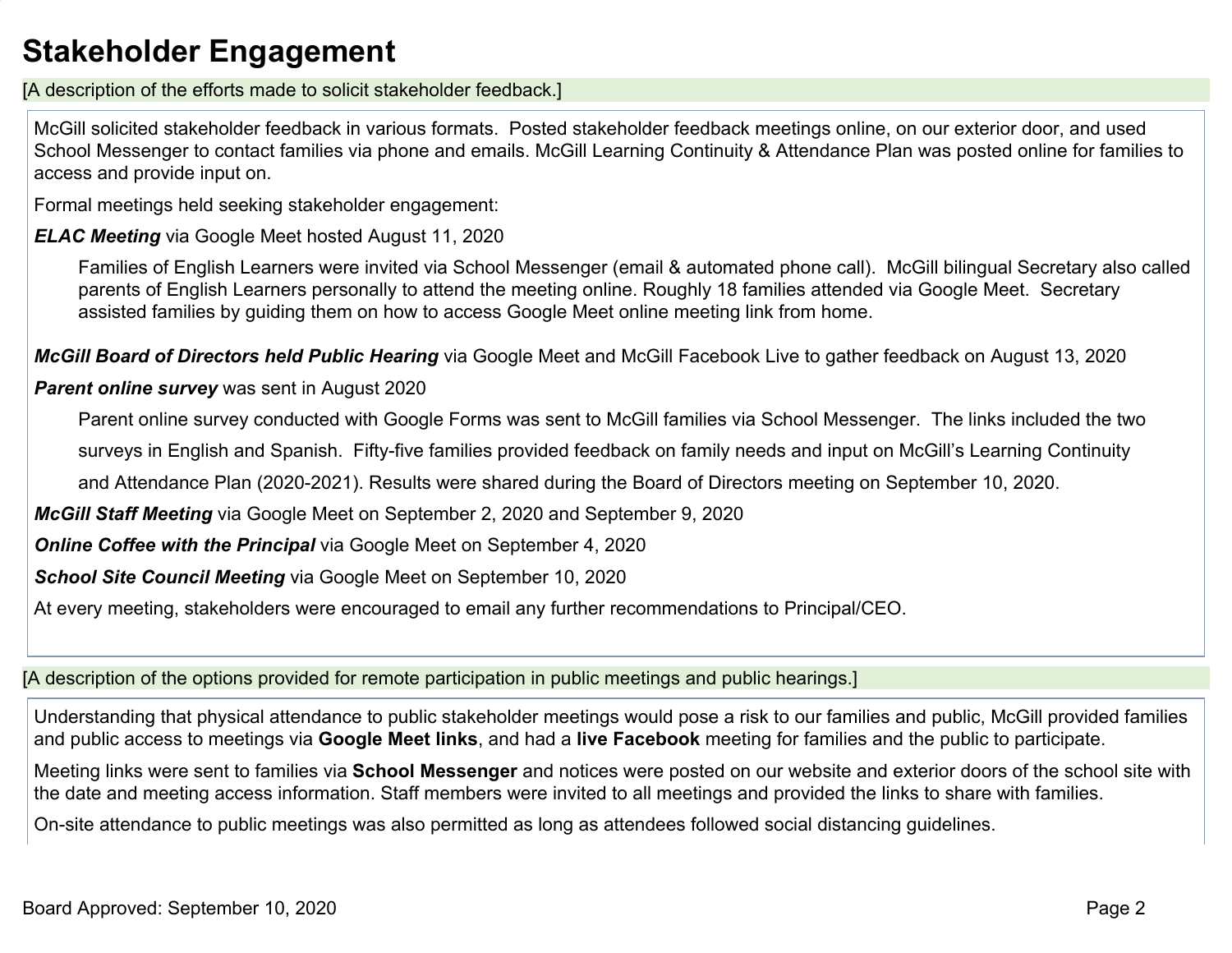All stakeholders were encouraged to **email** Principal/CEO with any recommendations they considered after the meeting.

[A summary of the feedback provided by specific stakeholder groups.]

- **Office Team Meeting** Summer 2020 Provide families with school supplies to be placed inside the backpacks donated by Costco. Supplies to include whiteboard, earphones, highlighters, paper, art supplies, writing utensils, colored chalk (TK, K, 1st), Benchmark ELA & math consumables, *Leader in Me* student handbook.
- *ELAC Meeting* via Google Meet hosted August 11, 2020 ELAC parents requested more training for teachers on Distance Learning/ technology tools (i.e. *Computer-Using Educators Conference*, GLAD Refresher course, etc.). Families also requested child care be provided on-site for essential workers (given that YMCA would no longer be contracted for the Extended Day Program).
- *McGill Board of Directors held Public Hearing* via Google Meet and McGill Facebook Live August 13, 2020 Families inquired about reopening plan, specifically Protective Personal Equipment and acrylic desk shields be provided to secure student safety. COVID19 testing. <https://www.facebook.com/vicki.niday.5/videos/2820989421462870/>

#### *Parent online survey* sent in August 2020

Fifty-five families provided feedback on family needs and input on McGill's Learning Continuity and Attendance Plan (2020-2021). Parents requested the 1-1 or small group support of tutors to help students with academic shortfalls. Another top request included the continuation of music, art, Spanish, and more extra-curricular activities via the Extended Day Program. Families also requested more communication with families.

The English survey had 43 families respond. Of these 43 families, 18 (41.9%) expressed that the greatest struggle with the COVID19 school closures was **stress/mental health**, 13 struggled with **child care** (30.2%). Eleven families reported they were NOT affected in any way, and eight (18.6%) declared struggling with unemployment. Other areas of struggle included Other 6 (14%), Housing 2 (4.7%), and Food 2 (4.7%).

The Spanish survey had 12 family responses. In contrast with the English survey, the Spanish survey had **Unemployment** as the top concern with 10 (83.3%) of the 12 families. **Stress/mental health** followed with 4 (33.3%) as the top area of struggle. Three (25%)

affected in a different manner than the options listed, followed by child care at 2 (16.7%). The last three responses tied with food 1 (8.3%), housing 1 (8.3%), and NOT affected in any way 1 (8.3%).

*McGill Staff Meeting* via Google Meet on September 2nd & 9th, 2020 - Add IT/Coach, Professional development centered on educational technology. Staff recommended providing families with \$100 incentive per student to support distance learning.

*Morning Assembly*- Students recommended adding chorus and American Sign Language

*School Site Council Meeting* via Google Meet on September 10, 2020 - Students recommended physical reading books be distributed to students (book study), math manipulatives, and additional school supplies for the school year. Parent stressed importance of supporting

families with technology and training.

were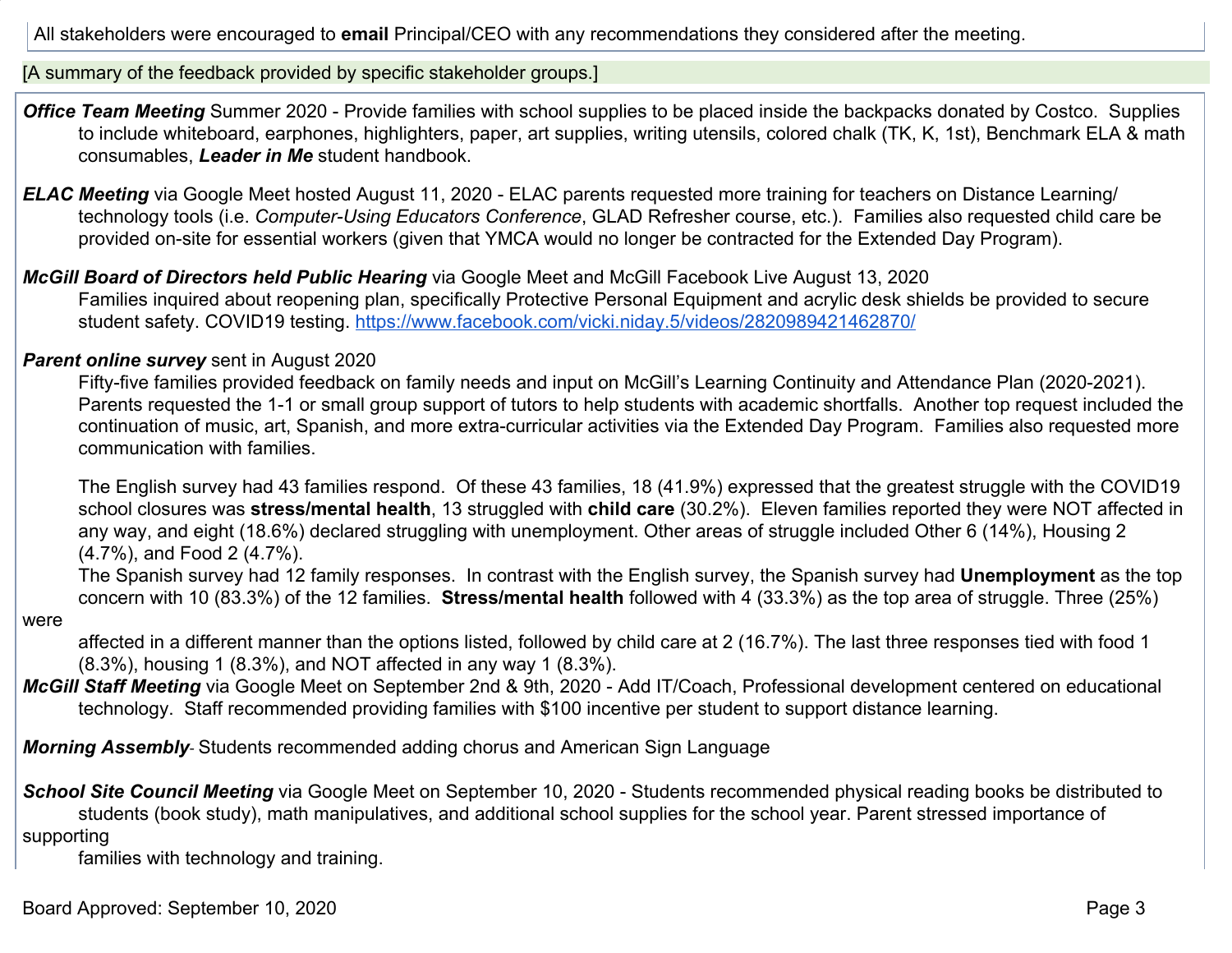At every meeting, stakeholders were encouraged to email any further recommendations to the Principal/CEO.

[A description of the aspects of the Learning Continuity and Attendance Plan that were influenced by specific stakeholder input.]

The various stakeholder groups aligned in placing the focus in students' academic and social well-being. Parents in every meeting highlighted the importance of instructional aides to support tutoring, the continuation of music and other extracurricular activities to engage students in their learning, and the proper provisions to securing a safe and secure learning environment with appropriate safety measures.

As a result of the input, McGill **increased the number of Instructional Aides** to support classroom instruction and student support in reaching the academic standards. McGill will hire enough instructional aides to assign one to each class. In addition, McGill will continue to have our English Learner aide, our Instructional aide to support Tier II & Tier III students with small group instruction, and our Dance PE instructional aide.

To address family engagement and support, McGill is hiring the **part-time bilingual counselor** planned in the 2019-2020 LCAP. The counselor will support students and families to minimize the impact stress/mental health stressors have on families. In addition, McGill will be hiring a **part-time Spanish bilingual Parent Liaison** to support with parent communication beyond School Connect's email and automatic phone calls. To support our Farsi-speaking families, McGill will renew its contract with our **current Farsi-translation provider** to ensure ALL families are engaged and an active part of the McGill family.

# **Continuity of Learning**

#### **In-Person Instructional Offerings**

[A description of the actions the LEA will take to offer classroom-based instruction whenever possible, particularly for students who have experienced significant learning loss due to school closures in the 2019–2020 school year or are at a greater risk of experiencing learning loss due to future school closures.]

San Diego is among the counties that are currently under the statewide health watch; thereby unable to open without waivers. McGill is taking the following precautions to reopen our school campus once permitted:

1) McGill will begin the year through Distance Learning. On-site child care will be provided to children of essential workers following health guidelines. Cohorts will be a 14 students: 1-2 adults ratio. Meals will be arranged with SDUSD food services and the hiring of a part-time cook for the 6-6 program.

2) Temperature-checks will be made of all students, parents/guardians, and staff upon entering the building.

3) Signs have been posted requiring the use of face coverings (mask/shield) and reporting of exposure to anyone with COVID-19.

4) Six-feet markers placed throughout the school facility to maintain safe-distance measures.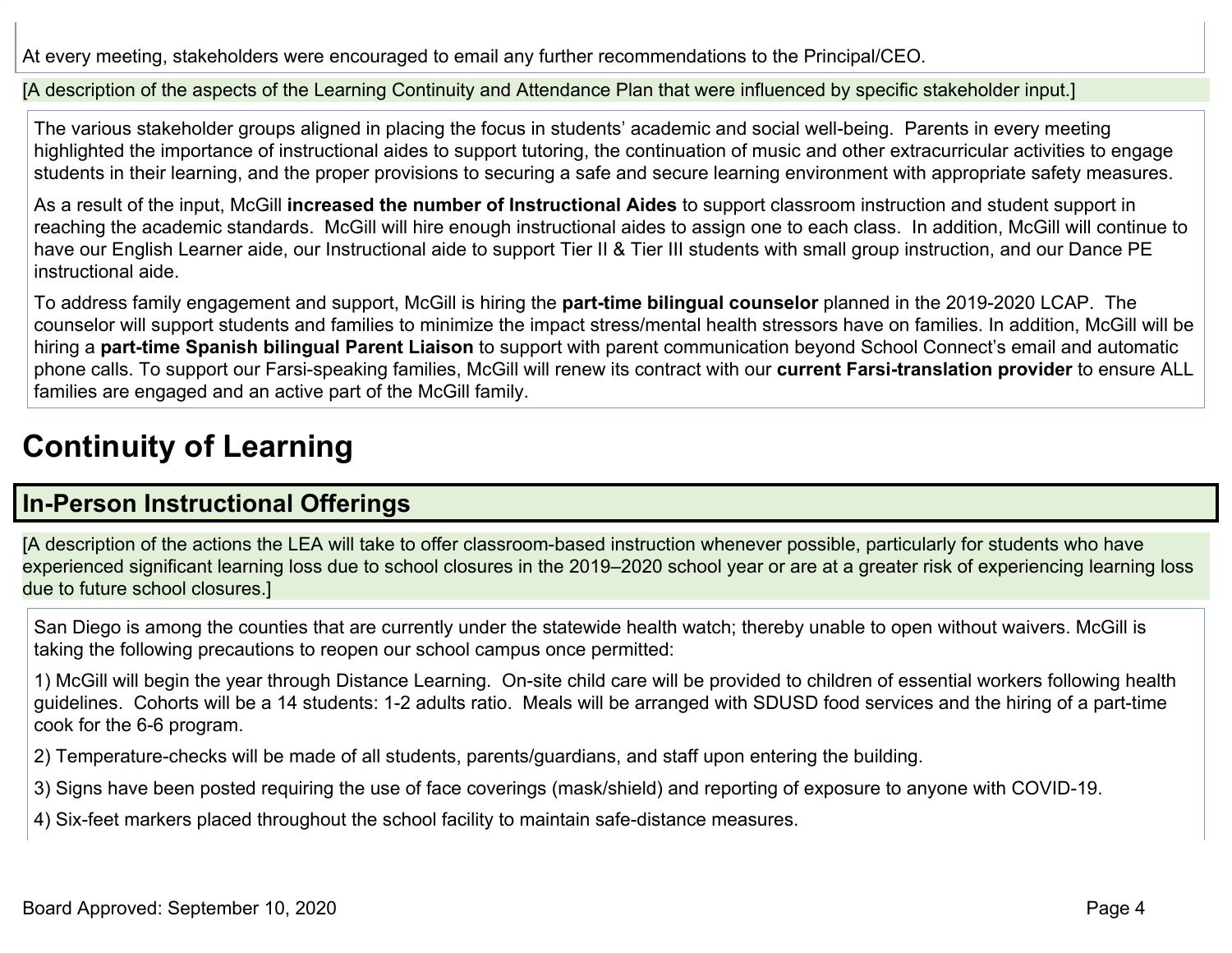5) Provide Personal Protective Equipment to all students and staff. Masks for all students. Shields & masks for all staff. Hand sanitizer in every classroom. Additional hand wash stations purchased/rented.

- 6) Classrooms will have seat arrangement distributed to follow 6 ft distancing
- 7) Provide Plexiglass individual student desk and teacher dividers
- 8) Conduct COVID19 testing of its personnel

To support school-based instruction, McGill plans to hire additional instructional aides to allow supervision of students spread into available school spaces. Instructional aides will also be able to support academic instruction.

McGill will continue the implementation of its Response to Intervention tiered systems of support to engage all children and close the gaps of subgroups most vulnerable.

English Learner aide will be extended from part-time, to full-time

Small group and personalized tutoring will continue through summer into the academic year.

McGill will continue monitoring student progress via formative and summative assessments to ensure learning gaps are addressed.

Our newly hired bilingual Parent Liaison and bilingual Counselor will help provide families with socio-emotional support and refer them to relevant resources to support their family during the transition.

The Leader in Me will be rolled out this year, placing the emphasis on students as leaders who incorporate the 7 Habits of Happy Kids in making sense of the power they have over their lives.

#### **Actions Related to In-Person Instructional Offerings**

| <b>Description</b>                                                                                 | <b>Total Funds</b> | Contributing |
|----------------------------------------------------------------------------------------------------|--------------------|--------------|
| Hire additional instructional assistants to support social distancing and personalized instruction | \$40,000           |              |
| Purchase/rent hand-washing stations                                                                | \$3,000            |              |
| Purchase hand-sanitizer for classroom use                                                          | \$2,500            |              |
| Purchase additional lunch tables (\$2,000 each)                                                    | \$8,000            |              |
| Purchase 6 additional playground benches (\$1,000 each) (via Prop YY funds)                        | \$6,000            | N            |
| Purchase of vinyl shields for office and teacher desks                                             | \$800              |              |
| Purchase vinyl student "cubicles" for classroom desks (\$50/each)                                  | \$6,000            |              |
| <b>Full-time Custodian</b>                                                                         | \$40,000           |              |
| Hourly Cook for Child care Program                                                                 | \$10,000           |              |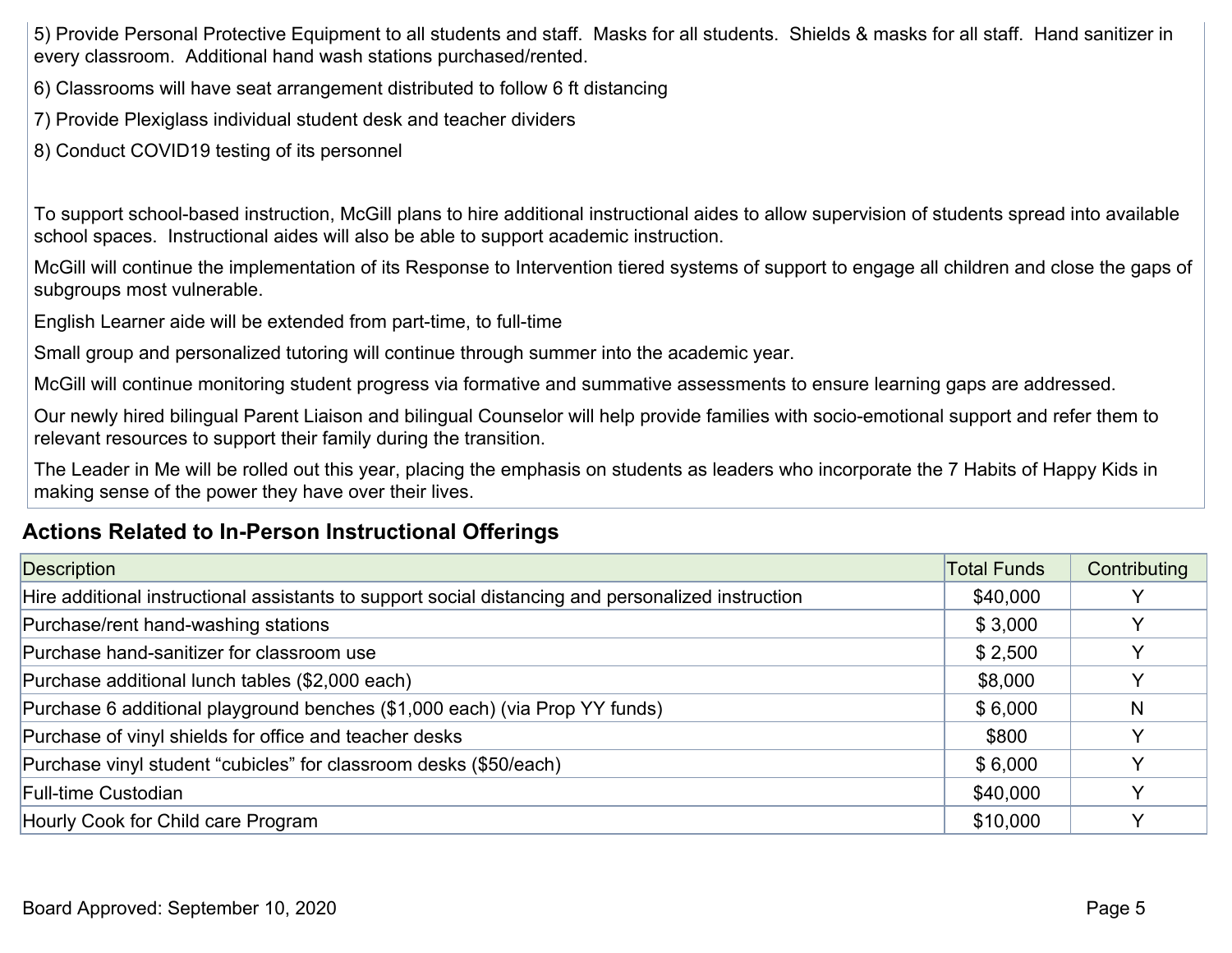#### **Distance Learning Program**

#### **Continuity of Instruction**

[A description of how the LEA will provide continuity of instruction during the school year to ensure pupils have access to a full curriculum of substantially similar quality regardless of the method of delivery, including the LEA's plan for curriculum and instructional resources that will ensure instructional continuity for pupils if a transition between in-person instruction and distance learning is necessary.]

McGill staff will continue to offer distance learning via Google Classroom and Google Meet.

A master schedule for TK-5th grade class offerings will be created and shared with students, staff, and families to know the class offerings and meeting times.

Teachers will use McGill adopted curriculum to provide Common Core Instruction via distance learning. Children will receive their Common Core texts and workbooks to access learning at home. Books will be provided to students for reading joy and book studies.

EL Instructional Aide and *Response to Intervention* Instructional Aide will continue providing Designated ELD and online tutoring/interventions to support target groups.

McGill will provide all students with a backpack, school supplies, violin, art supplies, and other materials to participate in the Extended Day Learning Opportunities (music ensembles, ballet, robotics, gardening, etc.)

Extended Day Enrichment and Academic Opportunities provided (Music, Art, Reading Lab support, English Learner & Special Education tutors, Dance PE, Spanish Literacy, Chinese Enrichment, American Sign Language, STEAM, Cheer, Chorus, Chess, etc.)

To support professional development and innovation in technology-based teaching and learning, McGill will hire a temporary IT.

Instructional supplies, including laptops/whiteboards/flashcards/chart paper, etc. will be provided to teachers and instructional aides

#### **Access to Devices and Connectivity**

[A description of how the LEA will ensure access to devices and connectivity for all pupils to support distance learning.]

McGill offers 1:1 laptops and a Gmail account for all students. Each laptop is equipped with Google Applications where students can access Google Meet, Google Classroom, and other applications that access instruction. Students' Gmail is set with personalized and grade-level settings to include their Gmail applications, Benchmark curriculum, reading (RazKids/Reading Plus), Math Expressions/Go Math curriculum, math (Khan Academy/ LeverEd & Aleks (3rd - 5th) / classroom-based math), Renaissance STAR Assessments, Mystery Science, and other programs that support academic practice and achievement.

With a 94% Title I base, parents have been informed of the low-cost (\$10/month) internet service from various providers. McGill counts with the 21st Century Equity Access Grant, which supports students' access to Extended Learning opportunities. McGill has helped support the internet costs of families who have requested financial aid to access online learning. Our bilingual secretary has assisted families apply to programs of various providers to qualify for low-cost internet access.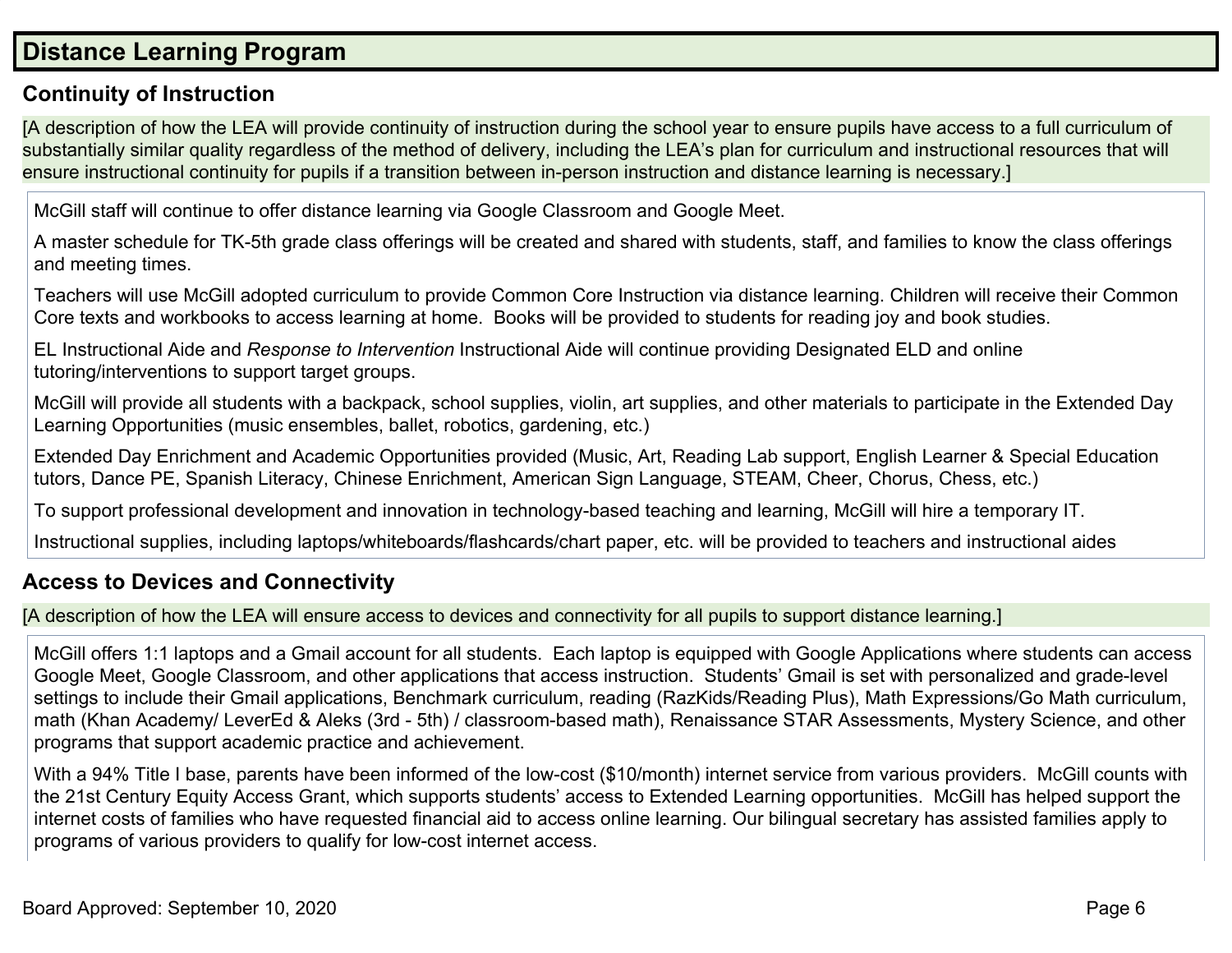McGill also counts with a bilingual information technology director who assists with troubleshooting. An additional IT will be hired to support work-day troubleshooting needs for staff.

Farsi translator was hired to support our Farsi-speaking families to ensure they are well informed of McGill's support.

McGill plans to contact the families of each of our students to verify families have devices and connectivity for their child.

A parent workshop is planned on site (following social distancing) as well as online to provide families with training of basic log-in access and other forms of communication with teacher, site, principal during distance learning.

Staff will be provided with laptops and an incentive for internet access to secure internet connection and distance learning reliability.

#### **Pupil Participation and Progress**

[A description of how the LEA will assess pupil progress through live contacts and synchronous instructional minutes, and a description of how the LEA will measure participation and time value of pupil work.]

McGill staff provided daily online instruction in the spring school closures and will continue this methodology to engage student learners. Attendance includes instructional lessons, but also presentations of project-based learning done at home. Teachers serve as guides who coach students in their learning - the true purpose of Common Core.

Student work will be evaluated via curricula (Benchmark, Math Expressions & Go Math) formative and summative assessments done online, via videos, projects, assignments submitted via Google classroom, online math and reading practice, and other modes of instruction.

While formative assessments provide on-going data to inform instruction, summative assessments will be done school-wide via Renaissance STAR Trimester assessments.

Connecting Google Classroom to PowerSchool, families will be able to monitor daily attendance and academic progress through their PowerSchool Parent Connect account.

McGill will monitor the progress of English Learners via Benchmark curriculum's English Learner Interim Assessments

#### **Distance Learning Professional Development**

[A description of the professional development and resources that will be provided to staff to support the distance learning program, including technological support.]

Online professional development opportunities have been provided and will continue to be offered to staff throughout the 2020-2021 school year. During the summer, some of our staff members attended: online GLAD workshops, CABE Return to School online training, California Teachers of English Pre-Conference, STEM Pre-Conference.

Other professional development opportunities will be offered throughout the year including GLAD Refresher, writing program, Response to Intervention, and Solution-Tree online training. McGill will continue the book study on *Closing the RTI Gap: Why Poverty and Culture Count* and purchase additional texts for new staff.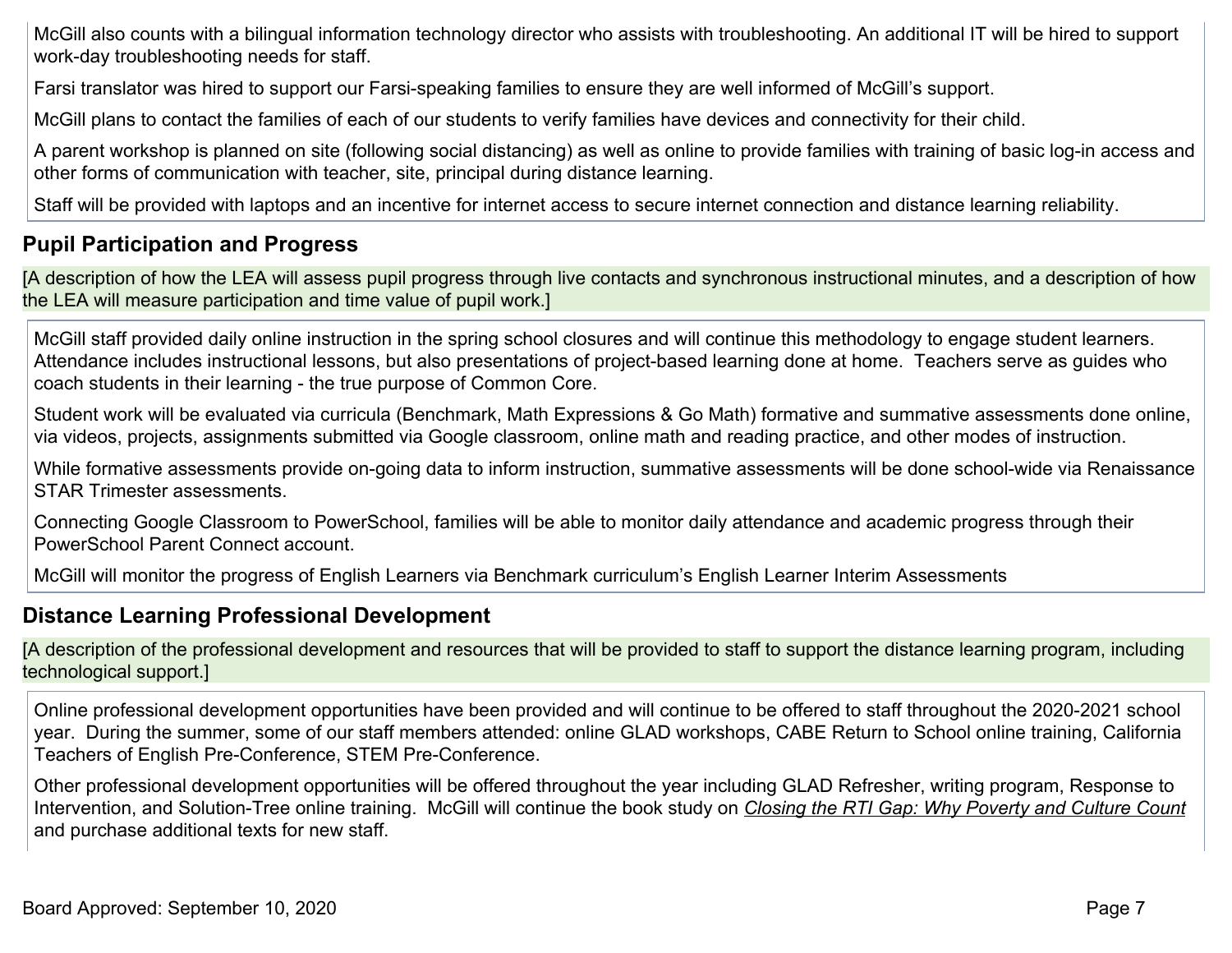Staff requested training in technology (Google Apps). In addition to hiring a day-time IT/Coach, all staff were enrolled to participate in the October 2020 *Computer-Using Educators Conference* to gain skills using online and distance learning programs.

During Staff LCP Meeting, staff requested professional development in the area of technology and distance learning. A request was made to hire an additional IT that can support during the school hours for quick troubleshooting.

#### **Staff Roles and Responsibilities**

[A description of the new roles and responsibilities of affected staff as a result of COVID-19.]

Dance PE instructor will use Google record option to provide a 30-minute daily routine for students to access during the day. For the remainder of the time, the Dance PE instructor will provide supervision to the on-site child care of children of essential workers.

The Music teacher, as the Dance PE instructor, will record day's lesson at the start of the day. Via an online app, students will be able to upload their responses to questions he poses in his morning lesson. Music teacher will use remainder of the day to provide small group lessons in violin, guitar, keyboard, drums, recorders, in addition to ensembles.

EL Instructional Aide will be supporting the morning supervision of child care of students of essential workers, in addition to online supports from 1pm - 4pm.

Art coach will provide weekly arts lessons to the school. During the week, she will work as the instructional assistant to 2nd grade students.

Office staff will be shifting their schedules to ensure a McGill secretary is available to support students in the Extended Day Program.

#### **Supports for Pupils with Unique Needs**

[A description of the additional supports the LEA will provide during distance learning to assist pupils with unique needs, including English learners, pupils with exceptional needs served across the full continuum of placements, pupils in foster care, and pupils who are experiencing homelessness.]

As a 94% Title I site, McGill has a large number of low-income pupils and English learners (ELs). Currently, we have close to 9% of our students with an Individualized Education Plan (IEP). No students are in foster care and none of our families are designated as homeless. To ensure an accurate count of homeless students, McGill consulted with SDCOE Homeless and Foster Care liaison about strategies to identify families, sent a School Messenger email, and engaged our Parent Liaison to conduct personal phone calls to families about housing needs.

To support our pupils with unique needs, McGill is looking to hire a **Reading Specialist**. This will help identify the academic needs of struggling learners, particularly ELs, low-income students, students with IEPs, and any foster or homeless students that are identified in the course of the school year.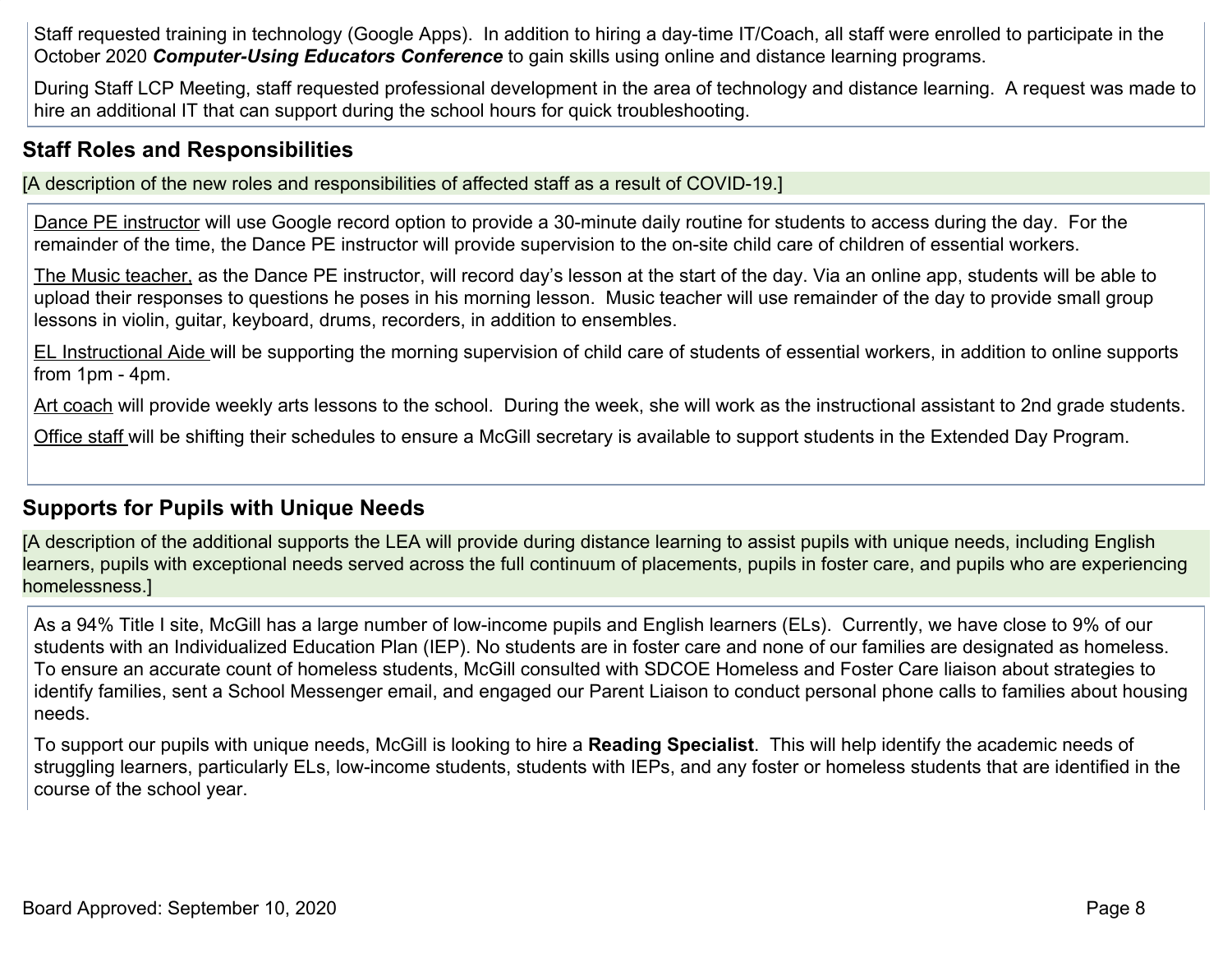The English Learner Instructional Aide is providing 30min daily Designated ELD instruction to our identified students. She will also be assessing new students with the ELPAC via distance learning. When possible, and following health guidelines, ELPAC assessment will be conducted in person.

Music sessions will be scheduled to support students with Individualized Education Plans (IEPs)

#### **Actions Related to the Distance Learning Program [additional rows and actions may be added as necessary]**

| <b>Description</b>                                                                                                                                                                                                                                                                         | <b>Total Funds</b> | Contributing |
|--------------------------------------------------------------------------------------------------------------------------------------------------------------------------------------------------------------------------------------------------------------------------------------------|--------------------|--------------|
| IT on-site support / education coach during school hours to help teachers troubleshoot and deliver effective<br>distance learning to all learners                                                                                                                                          | \$30,000           | v            |
| Purchase staff laptops to conduct distance learning                                                                                                                                                                                                                                        | \$8,000            | Y            |
| Student laptops to replenish used/worn out laptops                                                                                                                                                                                                                                         | \$10,000           | V            |
| Student school supplies to place into the Costco donated backpacks (funded by ASES & 21st Century 19/20<br>budget)                                                                                                                                                                         | \$2,500            | N            |
| Extended Day Program equipment: Ballet shoes, STEAM kits, music instruments, gardening supplies,<br>cheerleading outfits, Chinese & Spanish texts, chess boards, Xgames equipment (for on-site program), cooking<br>utensils, yoga mats, and other supplies needed to support EDP courses. | \$10,000           | N            |
| Internet reimbursement costs for staff and families (21st Century Equity)                                                                                                                                                                                                                  | \$12,000           | N            |
| Guided Language Acquisition Design training provided to staff                                                                                                                                                                                                                              | \$5,000            |              |
| Computer-Using Educators Oct 2020 Conference                                                                                                                                                                                                                                               | \$1,343            | $\checkmark$ |
| Distance Learning Training                                                                                                                                                                                                                                                                 | \$7,500            |              |

#### **Pupil Learning Loss**

[A description of how the LEA will address pupil learning loss that results from COVID-19 during the 2019–2020 and 2020–21 school years, including how the LEA will assess pupils to measure learning status, particularly in the areas of English language arts, English language development, and mathematics.]

**Summer School**: McGill offered Summer School from June 22 - July 24, 2020. Families were notified via School Messenger (call & email) as well as personal invitations via phone call by our site bilingual secretary.

With 94% of our children qualifying for Free & Reduced meals, all students were invited to participate considering the high percentage

of low-income students enrolled at our site. There was, however, a special emphasis to contact families of students who scored below

average on their Trimester 3 Reading or Math STAR exam.

Of McGill's 159 total students enrolled, 58 (36.5%) attended summer school.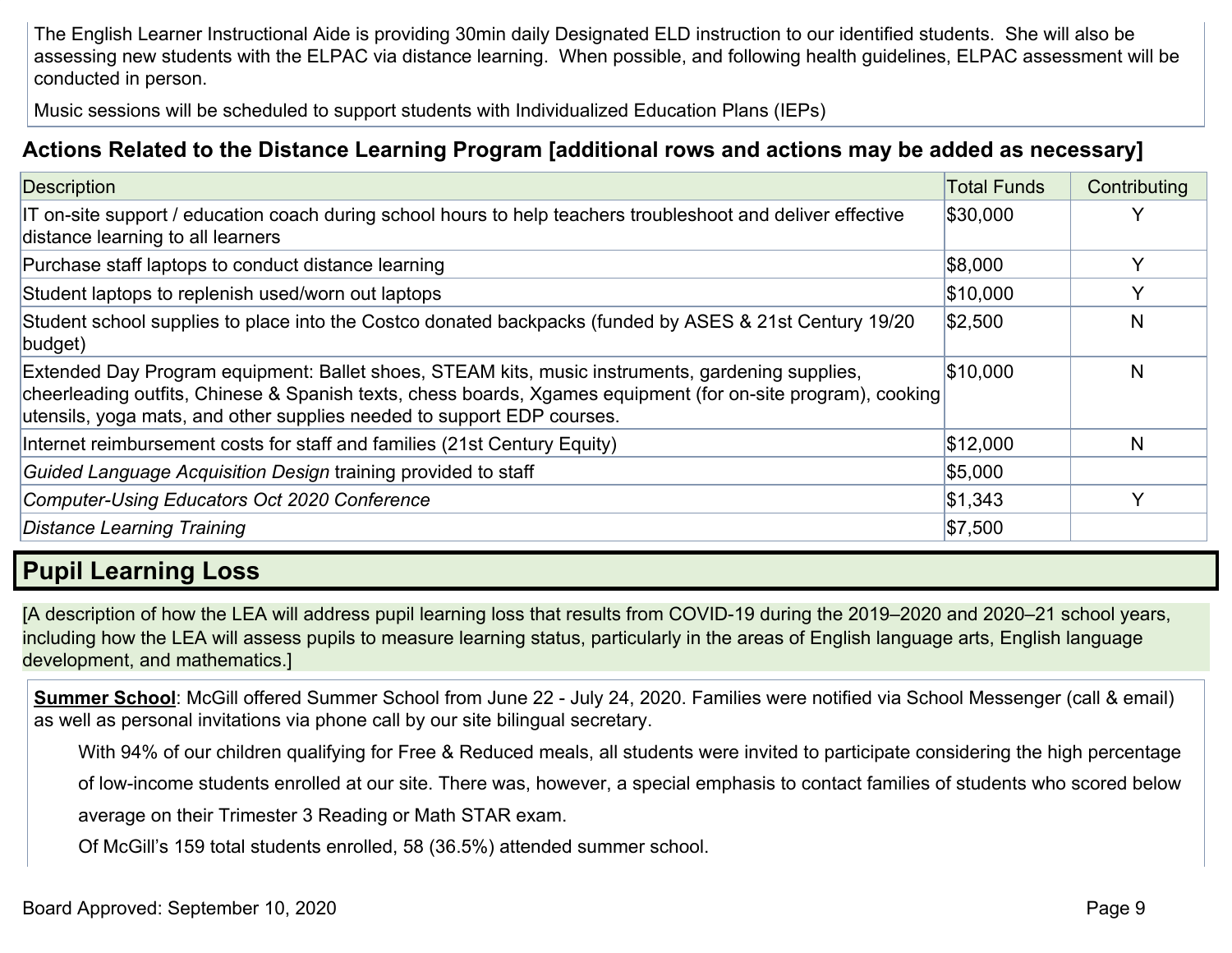Of the total 19 Special Education students who were invited to attend summer school, 13 (68%) attended.

Of the total 70 English Learners who were invited to attend summer school, 43 (61%) attended. (Note: many SpEd are also ELs) McGill currently does not have Foster students enrolled.

Loss of Learning Tutoring: Seeing students benefit from the summer school program, McGill offered families Loss of Learning Tutoring Sessions from July 27 - Aug 21. The offer was shared via Facebook and School Messenger. Instructional aides who were working with the students during summer school informed the students and families prior to the ending of summer school. Though this was also extended to outgoing 5th grade students and publicized, only students enrolled for the 2020-2021 school year attended.

Out of the 130 students enrolled, 20 (15%) attended the Loss of Learning sessions.

Of the twenty students enrolled in the Loss of Learning Sessions, 7 (35%) were Special Education students and 16 (80%) were ELs.

**Small Group/tutoring sessions**: In addition to the core instruction, McGill will continue to provide small group/tutoring sessions led by teachers and instructional aides. This will take place during the school year via distance learning and/or on-site instruction.

**Saturday School Sessions**: Bimonthly opportunities for students to participate in online or in-person tutoring sessions (once schools reopen) to close achievement gaps

**Hiring additional instructional aides**: To support the large percentage of students requiring additional support in closing academic gaps via small group instruction/tutoring sessions, McGill has hired additional part-time instructional aides for the 2020-2021 school year.

**Spring Break Intersession/ELD Camp**: McGill will be providing a week of instructional support to struggling learners in the targeted groups. Intersession will include ELD and music camp.

#### **Pupil Learning Loss Strategies**

[A description of the actions and strategies the LEA will use to address learning loss and accelerate learning progress for pupils, as needed, including how these strategies differ for pupils who are English learners; low-income; foster youth; pupils with exceptional needs; and pupils experiencing homelessness.]

Professional development will be provided to staff to provide quality Tiered instruction via distance learning. Writing program will also be revisited as a site.

A day-time IT / education coach will be hired to support staff and families maximize on the learning experience via distance learning.

Hiring of additional instructional aides will provide small group and individual 1-1 instruction to targeted groups, including those listed in this section.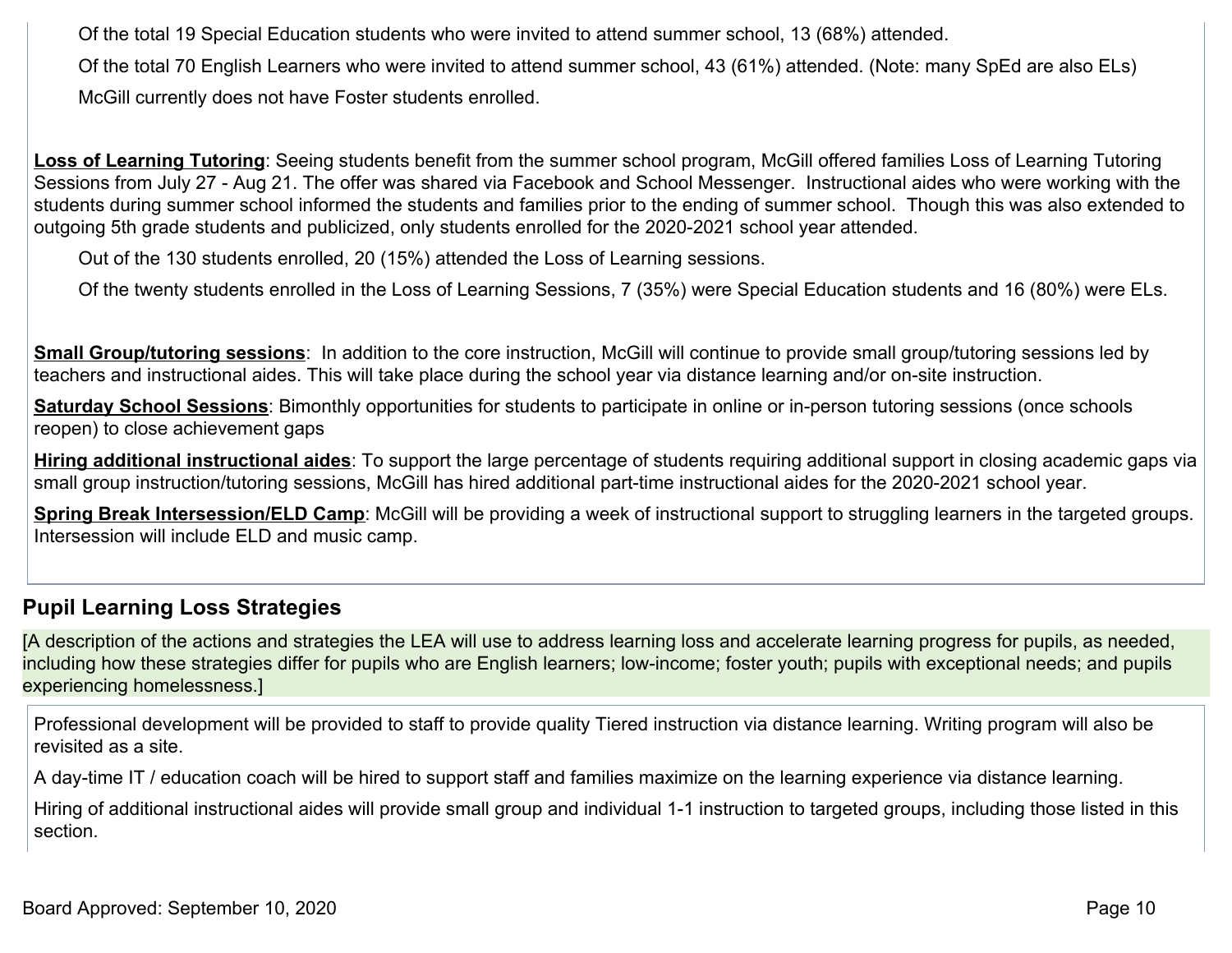Reading Specialist will be hired to support students suffering from learning loss.

*Guided Language Acquisition Design* and distance learning strategies will be utilized in the classroom to support Tier 1 instruction.

#### **Effectiveness of Implemented Pupil Learning Loss Strategies**

[A description of how the effectiveness of the services or supports provided to address learning loss will be measured.]

McGill uses a variety of assessment tools to measure student academic achievement. To measure the effectiveness of the services/supports provided to address learning loss, we will test students every Trimester; utilizing the following tools:

Renaissance STAR Assessments (Early-Literacy, Reading, Math)

Benchmark ELA Curriculum Interim and Unit Assessments

DRA Literacy Exam (to the extent possible during Distance Learning

Math Expressions / Go Math Unit Assessments

Grade-level Formative and Summative Assessments.

Project-Based learning / Presentations

#### **Actions to Address Pupil Learning Loss**

| <b>Description</b>                                                                           | <b>Total Funds</b> | Contributing |
|----------------------------------------------------------------------------------------------|--------------------|--------------|
| Summer School (June 22nd - July 24th, 2020)                                                  | \$5,000            |              |
| Loss of Learning Personalized Tutoring Sessions (July 27th - Aug 21st, 2020)                 | $\$7,500$          |              |
| Additional Instructional Aides for Small Group/Personalized Tutoring (School year 2020-2021) | \$40,000           |              |
| <b>Reading Specialist</b>                                                                    | \$68,000           |              |
| Instructional Materials for Teachers and Instructional Aides                                 | \$10,000           |              |

# **Mental Health and Social and Emotional Well-Being**

[A description of how the LEA will monitor and support mental health and social and emotional well-being of pupils and staff during the school year, including the professional development and resources that will be provided to pupils and staff to address trauma and other impacts of COVID-19 on the school community.]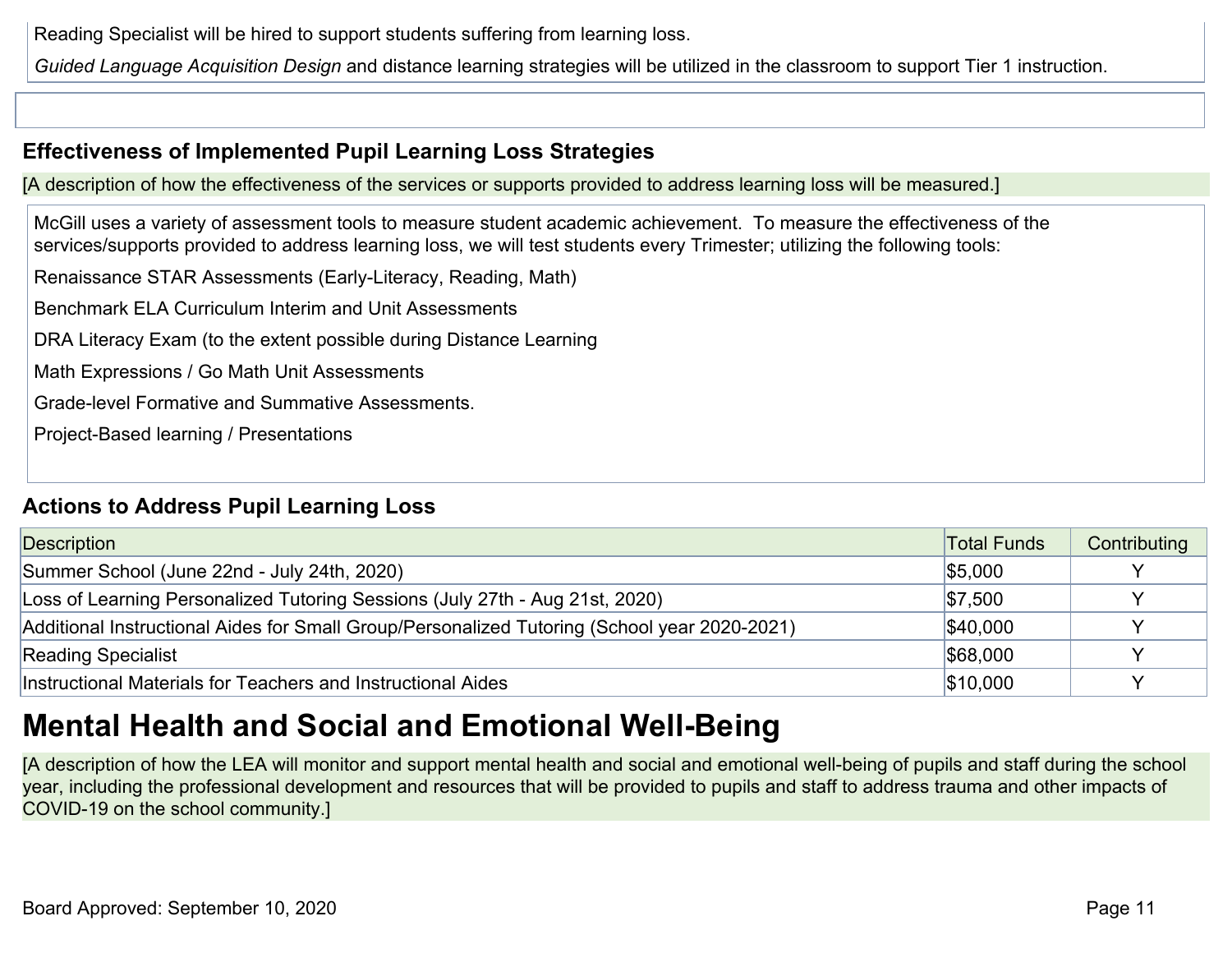The parent survey and stakeholder meetings highlighted the importance of providing mental health and social-emotional services for students, families, and staff. McGill is adding the additional new services to our school program to directly support our McGill family needs:

Part-time bilingual counselor

Hourly bilingual Parent liaison

*The Leader in Me* Socio-emotional character program to build resilience and inner strength via *The 7 Habits of Happy Kids*

*Family Fridays* held every Friday with project-based activities, virtual field trips, and hands-on learning experiences involving families

Wellness coach to guide with breathing exercises and overall wellness

Personnel Assistance Program to support McGill staff cope with the stress of distance learning

# **Pupil and Family Engagement and Outreach**

[A description of pupil engagement and outreach, including the procedures for tiered reengagement strategies for pupils who are absent from distance learning and how the LEA will provide outreach to pupils and their parents or guardians, including in languages other than English, when pupils are not meeting compulsory education requirements, or if the LEA determines the pupil is not is not engaging in instruction and is at risk of learning loss.]

**Parent Liaison**: To support family engagement, McGill is hiring an hourly **Parent Liaison**. The Parent Liaison is funded thanks to McGill's Corona Relief Fund. The bilingual Parent Liaison will personally call families to check-in on their needs (child care, meals, devices, internet access, counseling, etc.). When needed, she will refer cases to bilingual counselor, or site psychologist to support families in need. She will also share the resources of McGill's socio-emotional program, *The Leader in Me,* and how it can be implemented at home.

**Bilingual Counselor**: Considering the importance of supporting the socio-emotional needs of families, a **part-time bilingual counselor** has been hired. He will emphasize in supporting families and students cope with the stress of distance learning. When needed, he will make referrals to service providers or other social services to support the safety and wellbeing of our McGill families.

**Parent Training**: McGill will also continue the *Project Inspire* parent workshops initiated at McGill in the Spring by the *California Association of Bilingual Education*. The sessions will be restarted to include more families who may now be able to participate from home via distance learning. Other parent workshops include partnerships with Say San Diego and Plaza Comunitaria.

**Parent computer literacy workshops**: Site will have IT provide support for families interested in becoming more technologically savvy via computer literacy workshops. School computers will be provided to families to learn how to navigate online learning for their children, job opportunities, and education completion. Saturday and Evening workshops will be provided.

**Parent Education**: Understanding that job opportunities are greatly impacted by formal education, McGill will be providing families a laptop to increase their job skills. (i.e. Plaza Comunitaria)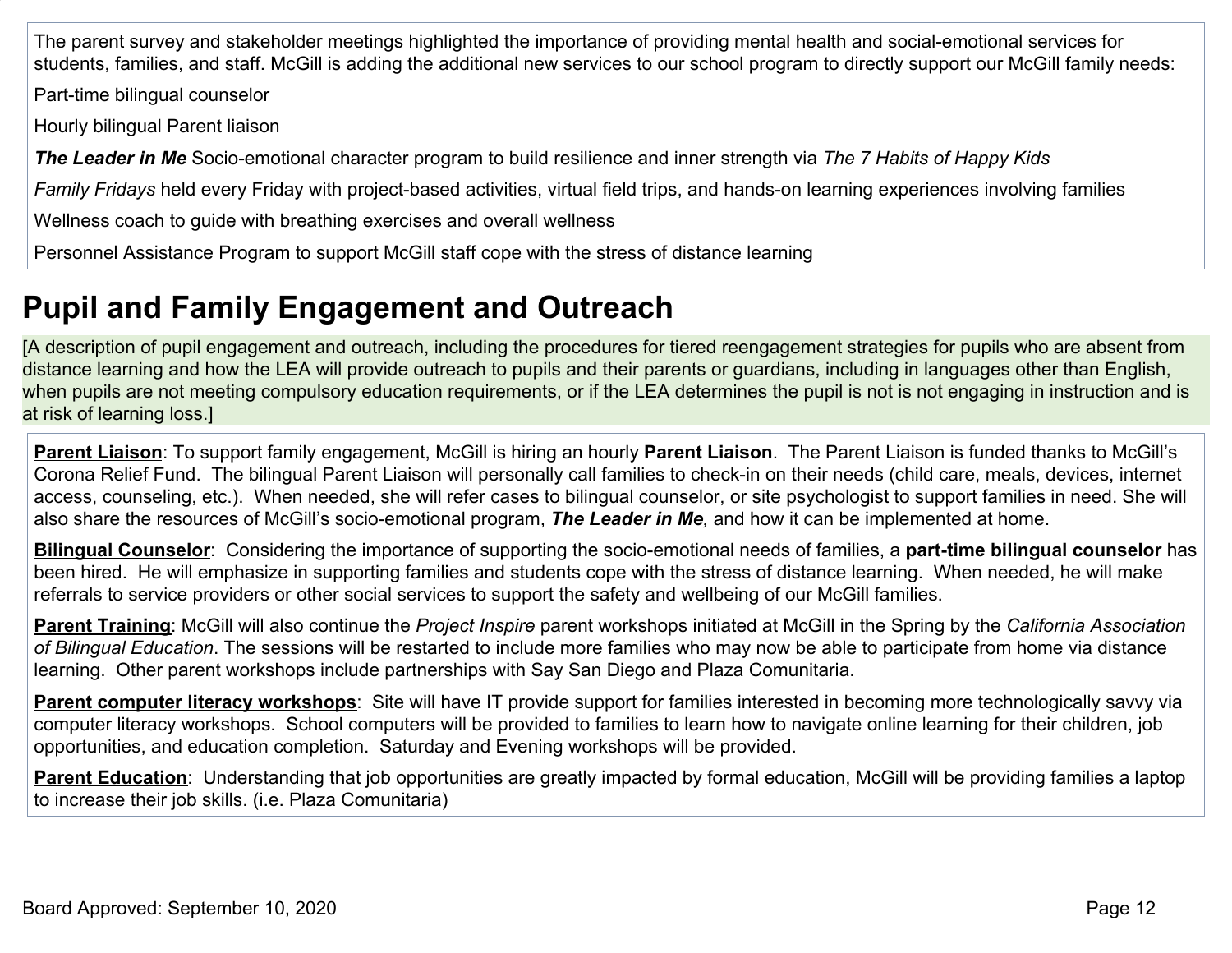# **School Nutrition**

[A description of how the LEA will provide nutritionally adequate meals for all pupils, including those students who are eligible for free or reduced-price meals, when pupils are participating in both in-person instruction and distance learning, as applicable.]

As a small charter contracting food services with San Diego Unified School District, McGill families are being referred to the key food-distribution sites throughout SDUSD and our county during distance learning. McGill's Grab-n-Go distribution site is in Golden Hill Elementary Below are links that provide information on other food programs available to families:

<https://www.sdcoe.net/news/Pages/Summer-Feeding-Programs-for-San-Diego-County--.aspx>

<https://www.nokidhungry.org/find-free-meals>

<https://www.sandiegohungercoalition.org/meals-for-kids>

During child care for essential workers, McGill staff picks up lunch and breakfast for students at Golden Hill Elementary. Additional meals will be provided by the Extended Day Program funds until SDUSD is able to provide snacks/meals. (At the time of this LCP, no meals have been arranged for this purpose.) McGill is hiring a cook with the necessary training and food preparation clearance to provide onsite meals.

# **Additional Actions to Implement the Learning Continuity Plan**

| Section                                         | <b>Description</b>                                                                                                                                                                       | <b>Total Funds</b> | Contributing |
|-------------------------------------------------|------------------------------------------------------------------------------------------------------------------------------------------------------------------------------------------|--------------------|--------------|
| Hiring of 3hr daily cook                        | Cook will provide meals for students enrolled in McGill's child care<br>program                                                                                                          | \$8,000            |              |
| Food                                            | McGill will purchase food items/supplies to provide child care meals<br>as district provides meals / snacks to the Extended Day Program.                                                 | \$3,000            |              |
| <b>Wellness Coach</b>                           | Hourly position to support McGill family cope with stress of distance<br>learning                                                                                                        | \$4,000            |              |
| Instructional materials in Spanish &<br>Chinese | McGill will purchase instructional materials to foster primary literacy<br>of Spanish-speakers, and provide enrichment language<br>opportunities for all students in Spanish and Chinese | \$12,000           |              |
| Hire Chorus & American Sign Language<br>Coaches | Student input requested these additional student engaging courses<br>for our Extended Day Program                                                                                        | \$10,000           |              |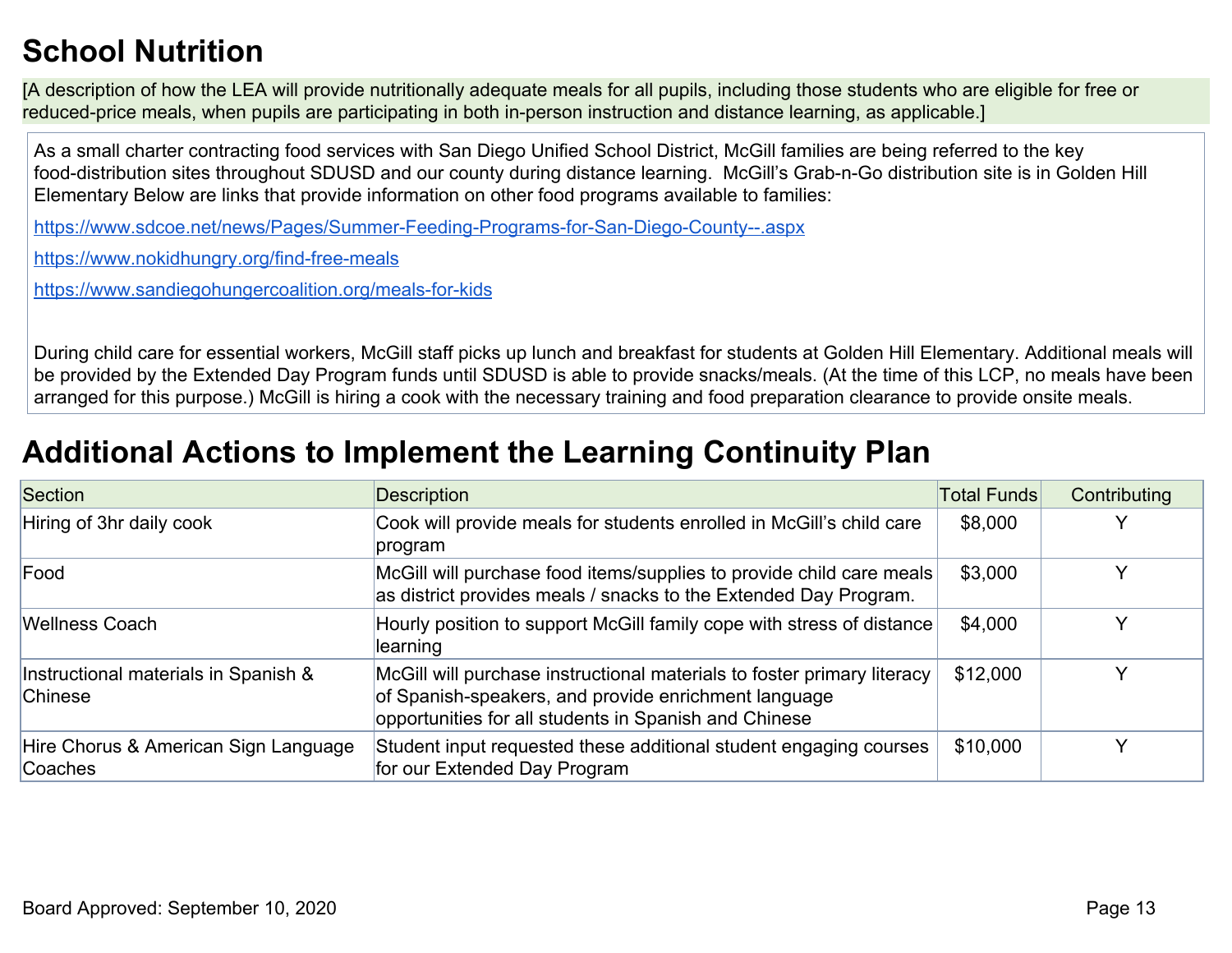## **Increased or Improved Services for Foster Youth, English Learners, and Low-Income Students**

| Percentage to Increase or Improve Services                                                                                       | Increased Apportionment Based on the Enrollment of Foster Youth, English Learners, and<br>Low-Income students                       |
|----------------------------------------------------------------------------------------------------------------------------------|-------------------------------------------------------------------------------------------------------------------------------------|
| Currently no Foster Youth enrolled                                                                                               |                                                                                                                                     |
| As a 94% Title I site, every action in this LCP<br>has a direct increase in the services<br>provided to our low-income students. |                                                                                                                                     |
| 40% increase of EL Instructional Aide hours                                                                                      | EL Instructional Aide (Full-time) \$35,000 + benefits                                                                               |
| Hiring of Reading Specialist<br>On-site child care program                                                                       | Temporary position to support struggling learners in targeted groups.<br>100% new child-care program with site-based meals provided |

#### **Required Descriptions**

[For the actions being provided to an entire school, or across the entire school district or county office of education (COE), an explanation of (1) how the needs of foster youth, English learners, and low-income students were considered first, and (2) how these actions are effective in meeting the needs of these students.]

As a 94% Title I school site, any action we take is taken to support the needs of our foster youth, English Learners, and low-income students.

In the 2019-2020 school year, McGill purchased a total of 190 laptops to ensure all our students had 1:1 access to devices. These laptops were purchased understanding that our site had many students without devices or online access at home. Families had been informed about CoxCares and AT&T low-income internet programs. When COVID19 school closures occurred in March 2020, McGill was fully equipped with devices to immediately support distance learning. Many of our families had already been enrolled in low-cost internet service. Those who weren't were supported on a personal basis to ensure they had digital access at home. Internet reimbursements have been provided to staff and families who request it.

Once school closures occurred, McGill acted quickly and engaged all students in distance learning via Google Classroom. Teachers took attendance and during the biweekly meetings, reported students who were not logging on. McGill personally contacted these families in their native language.

Understanding English Learner, low-income, Special Education, and foster children are especially susceptible to falling into a deeper gap of achievement, McGill turned to its teachers and instructional aides to provide small group instruction. In addition to our mainstream